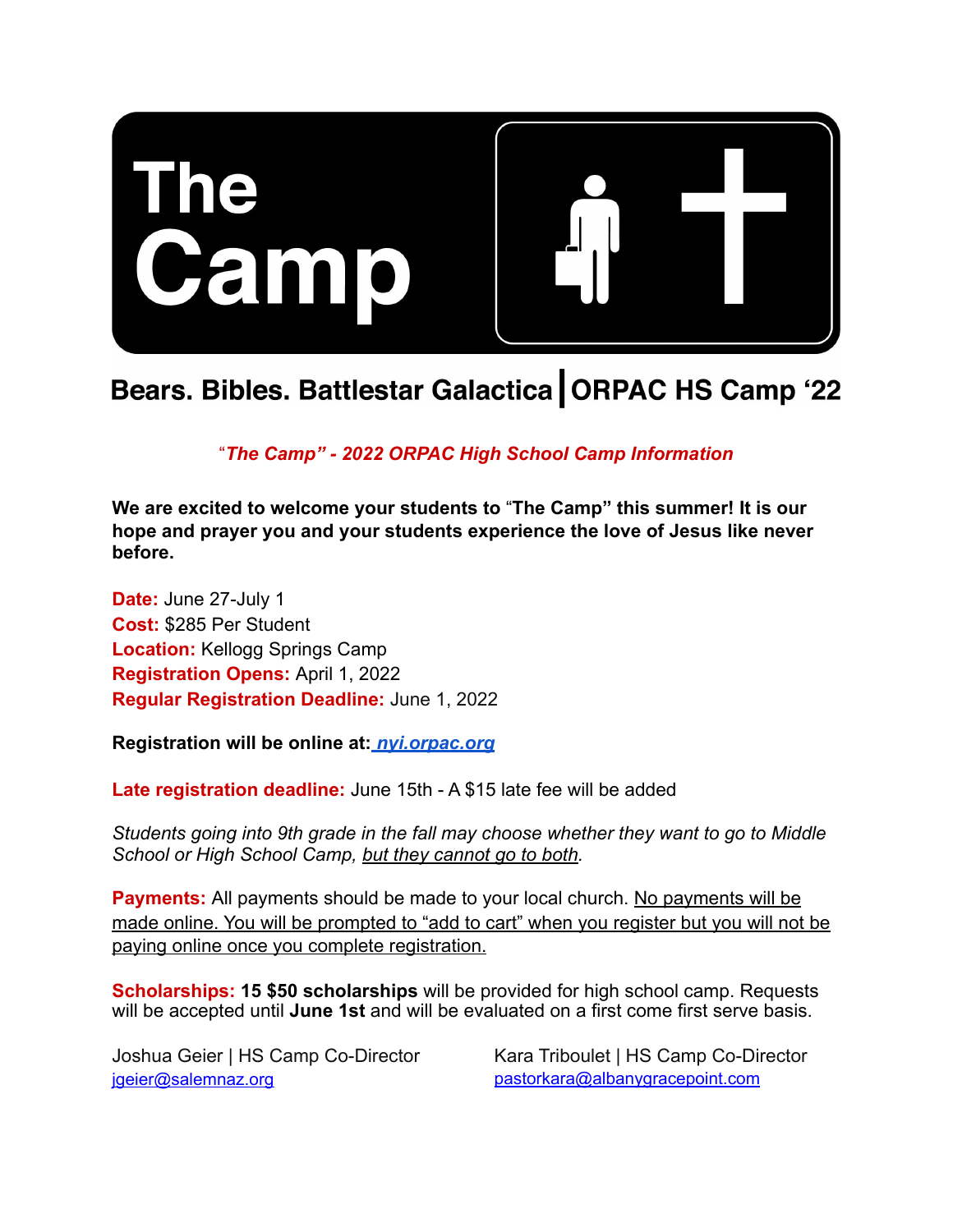# **Youth Leader Information**

#### **How and where do we pay?**

Churches should write one check to ORPAC NYI for all of your students and adults attending camp. The check should be sent to the following address **by June 16th**:

#### **Attn. Mike Wagner Salem First Church of the Nazarene 1550 Market St NE, Salem, OR 97302**

*No payments will be made online. Please inform families and counselors to pay to their local church.*

### *How to Register as a Counselor or Volunteer*

- 1. Volunteer/counselor registration will be online at: [nyi.orpac.org](http://nyi.orpac.org/)
- 2. Volunteers/counselors will register under the "Counselor/Staff Registration" tab.
- 3. Adults must meet approved guidelines set by the ORPAC district to attend ORPAC camps as counselors. Anyone who wishes to be a counselor must fill out the Volunteer application on the registration site, have 2 references (1 pastoral and 1 personal), **complete our District background check on ORPAC**"**s website**, and meet the minimum age requirement of 21. *Depending on the need, filling out the application does not guarantee you will be a counselor at camp.*

# **How Many leaders do we need to bring?**

If you send 3 or less students to camp, we can partner them up with a counselor from another church. Otherwise, plan on sending a counselor for the week. For every 8 students you send to camp, you will need to send an additional counselor.

#### **Student to Adult ratio should be -**

**8:1 (9+:2), 16:2 (17+:3), 24:3 (25+:4), 32:4 (33+:5)...etc.**

# **Background check through the District required unless you have had a district check in the last year**

# **Cost for Adult Counselors/Youth Leaders: \$50**

**Arrival Times:** Adults and Students should arrive at camp together between 2:00-3:30pm Monday June 27, 2022 Youth leader orientation will take place shortly after check in closes **Departure Time:** Camp will end at 11:00am Friday July 1, 2022